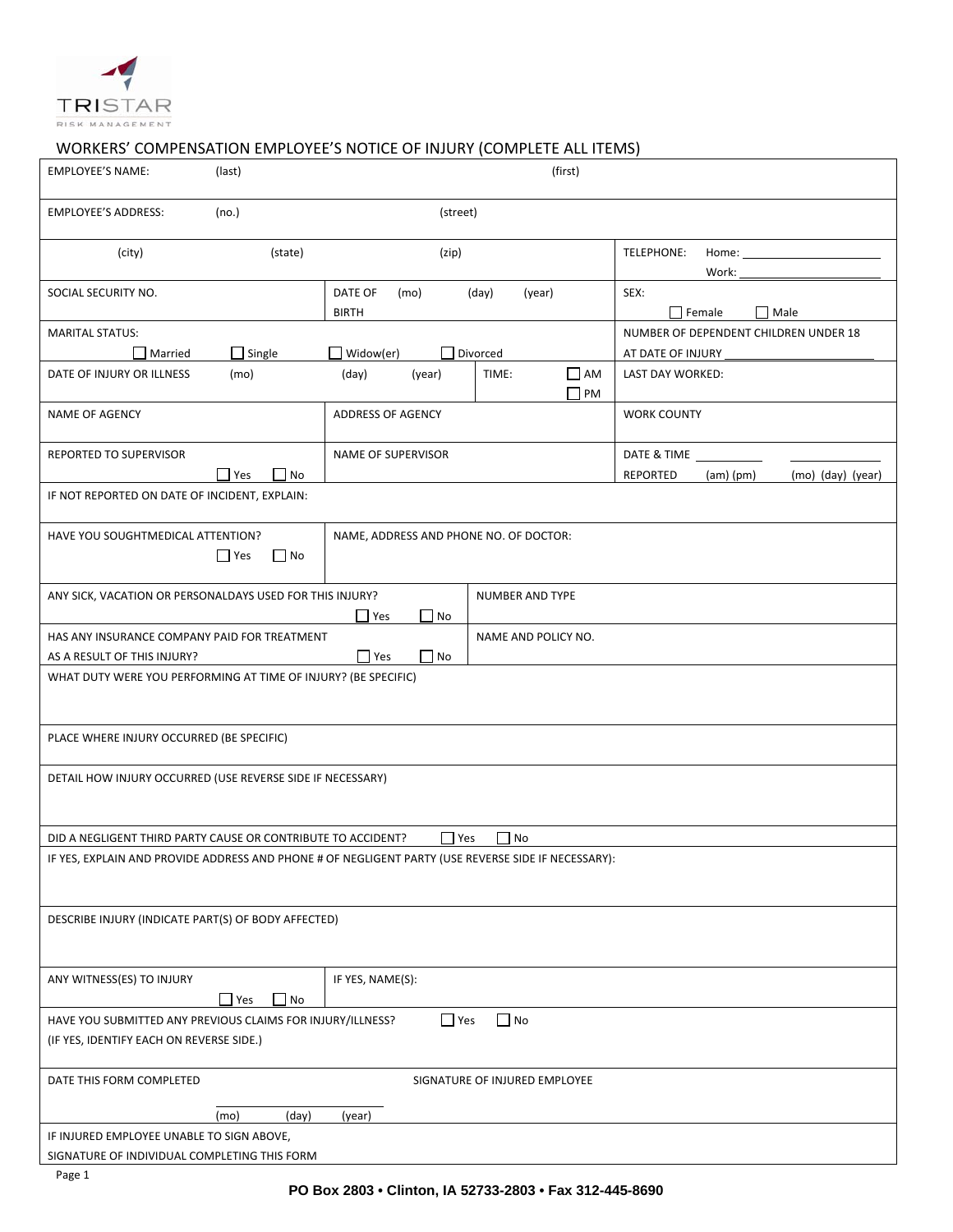ADDITIONAL DETAILS HOW INJURY OCCURRED:

#### PREVIOUS INJURIES OR ILLNESSES

| DATE(S) OF     |                         | WAS THIS<br>WORKERS'<br>COMPENSATION |                            | IF YES, AMOUNT OF |
|----------------|-------------------------|--------------------------------------|----------------------------|-------------------|
| INJURY/ILLNESS | DESCRIBE INJURY/ILLNESS | (YES OR NO)                          | NAME AND ADDRESS OF DOCTOR | SETTLEMENT        |
|                |                         |                                      |                            |                   |
|                |                         |                                      |                            |                   |
|                |                         |                                      |                            |                   |
|                |                         |                                      |                            |                   |
|                |                         |                                      |                            |                   |
|                |                         |                                      |                            |                   |
|                |                         |                                      |                            |                   |

ADDITIONAL DETAILS CONCERNING THIRD PARTY NEGLIGENCE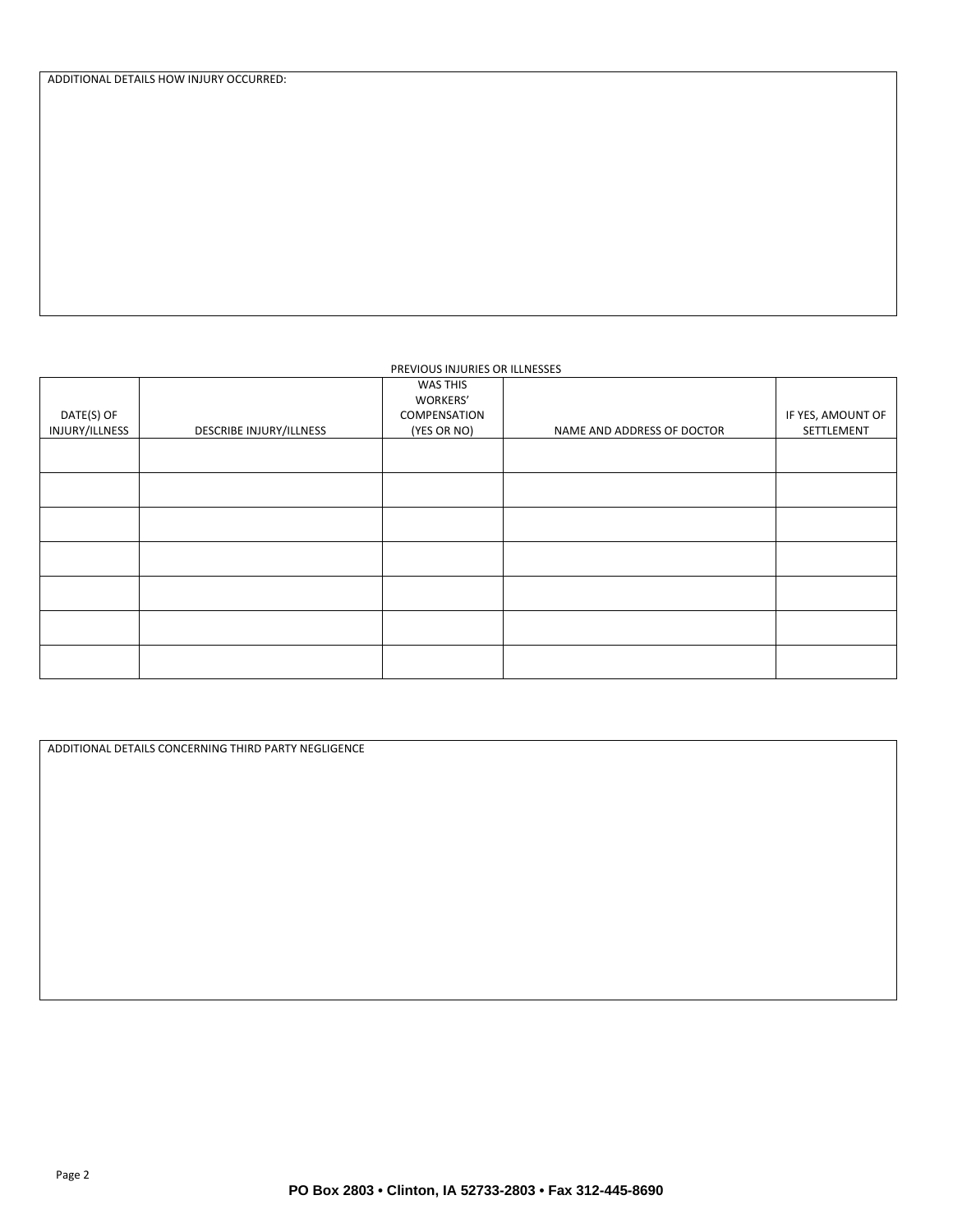

## SUPERVISOR'S REPORT OF INJURY OR ILLNESS Claim Number and the contract of the contract of the contract of the contract of the contract of the contract of the contract of

| This form must be completed thoroughly by employee's supervisor within 24 hours after an accident                                                                                                                                                          |                                                                                                                |             |               |            |                                      |                                              |            |  |
|------------------------------------------------------------------------------------------------------------------------------------------------------------------------------------------------------------------------------------------------------------|----------------------------------------------------------------------------------------------------------------|-------------|---------------|------------|--------------------------------------|----------------------------------------------|------------|--|
|                                                                                                                                                                                                                                                            | <b>PART I - GENERAL INFORMATION</b>                                                                            |             |               |            |                                      |                                              |            |  |
| <b>Employee Name</b>                                                                                                                                                                                                                                       |                                                                                                                |             | Title         |            |                                      | Social Security No.                          |            |  |
| Address                                                                                                                                                                                                                                                    |                                                                                                                |             |               | City/State |                                      | Zip                                          | Home Phone |  |
| Agency                                                                                                                                                                                                                                                     |                                                                                                                |             |               | Location   |                                      |                                              | Work Phone |  |
| Job Description and/or Assigned Duties of Employee (be specific):                                                                                                                                                                                          |                                                                                                                |             |               |            |                                      |                                              |            |  |
|                                                                                                                                                                                                                                                            |                                                                                                                |             |               |            |                                      |                                              |            |  |
| Previous job title: <u>contract the contract of the contract of the contract of the contract of the contract of the contract of the contract of the contract of the contract of the contract of the contract of the contract of </u>                       |                                                                                                                |             |               |            |                                      |                                              |            |  |
|                                                                                                                                                                                                                                                            |                                                                                                                |             |               |            |                                      |                                              |            |  |
| Activity at time of accident/incident:<br>Date of Accident/Incident                                                                                                                                                                                        |                                                                                                                | Hour:       |               | $\Box$ AM  | <b>Exact Location</b>                |                                              |            |  |
|                                                                                                                                                                                                                                                            |                                                                                                                |             |               | $\Box$ PM  |                                      |                                              |            |  |
| Did you witness?                                                                                                                                                                                                                                           | How was notice received?                                                                                       |             | Date Received |            | <b>Time Received</b>                 | From Whom Notice Received                    |            |  |
| $\Box$ Yes $\Box$ No                                                                                                                                                                                                                                       | $\Box$ Written                                                                                                 | $\Box$ Oral |               |            |                                      |                                              |            |  |
|                                                                                                                                                                                                                                                            |                                                                                                                |             |               |            | <b>PART II - DETAILS OF ACCIDENT</b> |                                              |            |  |
| Description of Accident/Incident:<br>Did a negligent third party cause or contribute to the accident?<br>$\Box$ No<br>$\blacksquare$ Yes<br>If yes, explain and provide name, address and phone number of negligent party (use reverse side if necessary): |                                                                                                                |             |               |            |                                      |                                              |            |  |
|                                                                                                                                                                                                                                                            |                                                                                                                |             |               |            |                                      |                                              |            |  |
| Description of Injury - Part(s) of Body Injured:                                                                                                                                                                                                           |                                                                                                                |             |               |            |                                      |                                              |            |  |
| Name(s) of Witness(es) (if none, so state):                                                                                                                                                                                                                |                                                                                                                |             |               |            |                                      |                                              |            |  |
| <b>PART III - CAUSE OF ACCIDENT</b>                                                                                                                                                                                                                        |                                                                                                                |             |               |            |                                      |                                              |            |  |
| Describe any unsafe acts or conditions which contribute to the accident/incident:                                                                                                                                                                          |                                                                                                                |             |               |            |                                      |                                              |            |  |
| <b>PART IV - CORRECTIVE ACTION TAKEN</b>                                                                                                                                                                                                                   |                                                                                                                |             |               |            |                                      |                                              |            |  |
| Was the condition above corrected (how)?                                                                                                                                                                                                                   |                                                                                                                |             |               |            |                                      | Reported to higher authority (Name & Title)? |            |  |
|                                                                                                                                                                                                                                                            | $\Box$ Yes<br>$\Box$ No<br>Name and Title of Supervisor<br>Did the incident result in any disciplinary action? |             |               |            |                                      |                                              |            |  |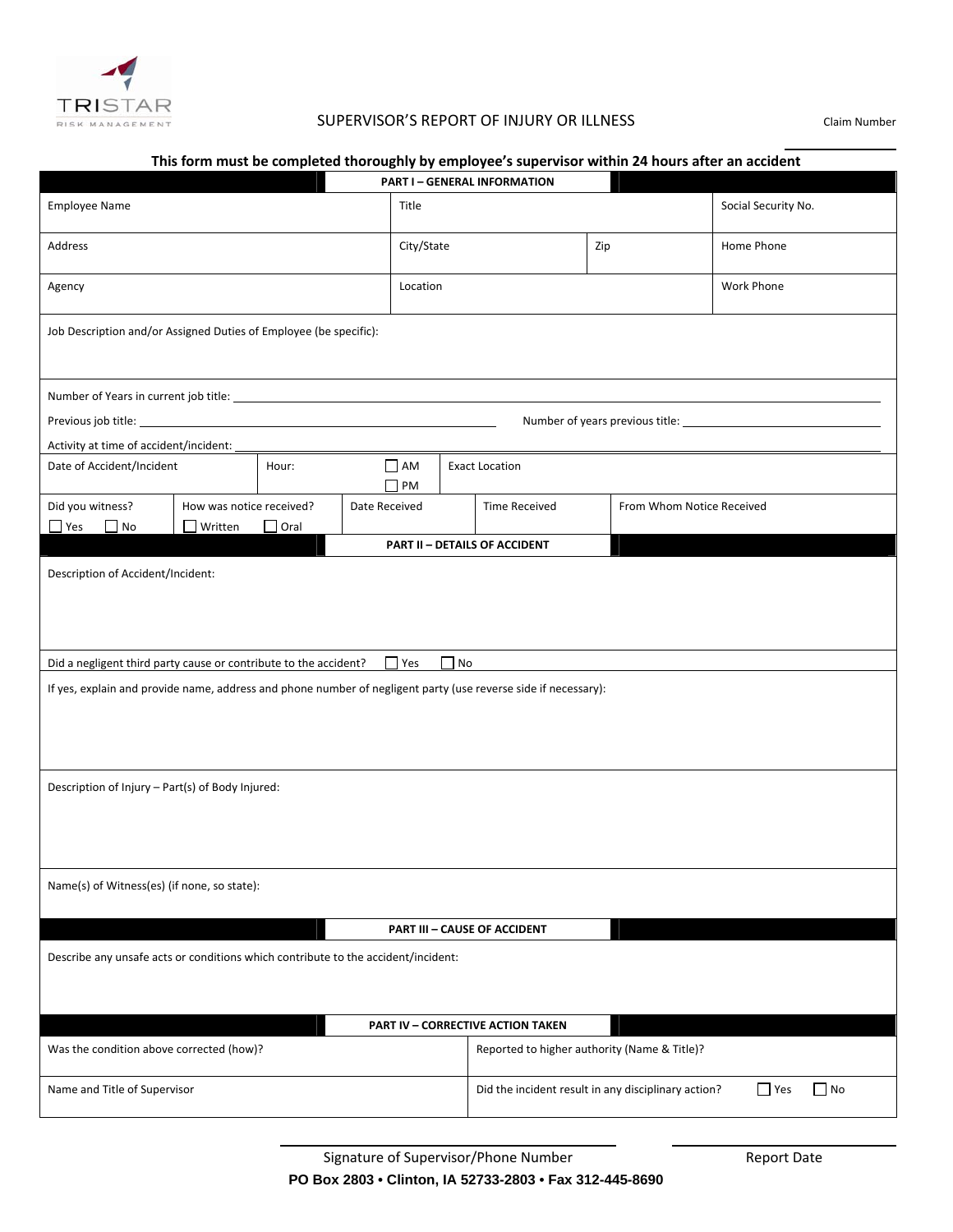

**Claim Number** Claim Number

# and the contract of the contract of the contract of the contract of the contract of the contract of the contract of WORKERS' COMPENSATION WITNESS REPORT

| Injured Employee Name                                                |                                                    |                     | <b>Work Location</b>                                                            |                        |            |                      |                                            |                         |
|----------------------------------------------------------------------|----------------------------------------------------|---------------------|---------------------------------------------------------------------------------|------------------------|------------|----------------------|--------------------------------------------|-------------------------|
| Your Name                                                            |                                                    |                     | $\Box$ Yes<br>Do you work for the State of Illinois?<br>Work Phone<br>$\Box$ No |                        |            |                      |                                            |                         |
| Home Address<br>(Street)                                             |                                                    |                     | (City/State/Zip)                                                                |                        |            |                      | Home Phone                                 |                         |
| Did you see the accident?                                            | $\Box$ Yes<br>$\Box$ No                            | Date you witnessed? | Time                                                                            | $\Box$ AM<br>$\Box$ PM |            |                      | Did you know employee before the accident? | $\Box$ Yes<br>$\Box$ No |
| What did you see or hear? - Be specific (use back side if necessary) |                                                    |                     |                                                                                 |                        |            |                      |                                            |                         |
|                                                                      |                                                    |                     |                                                                                 |                        |            |                      |                                            |                         |
|                                                                      |                                                    |                     |                                                                                 |                        |            |                      |                                            |                         |
|                                                                      |                                                    |                     |                                                                                 |                        |            |                      |                                            |                         |
|                                                                      |                                                    |                     |                                                                                 |                        |            |                      |                                            |                         |
|                                                                      |                                                    |                     |                                                                                 |                        |            |                      |                                            |                         |
|                                                                      |                                                    |                     |                                                                                 |                        |            |                      |                                            |                         |
|                                                                      |                                                    |                     |                                                                                 |                        |            |                      |                                            |                         |
|                                                                      |                                                    |                     |                                                                                 |                        |            |                      |                                            |                         |
|                                                                      |                                                    |                     |                                                                                 |                        |            |                      |                                            |                         |
|                                                                      |                                                    |                     |                                                                                 |                        |            |                      |                                            |                         |
|                                                                      |                                                    |                     |                                                                                 |                        |            |                      |                                            |                         |
| Exact location of what you saw or heard                              |                                                    |                     |                                                                                 |                        |            |                      |                                            |                         |
|                                                                      |                                                    |                     |                                                                                 |                        |            |                      |                                            |                         |
| Name(s) and Address(es) of any other witness(es)                     |                                                    |                     |                                                                                 |                        |            |                      |                                            |                         |
|                                                                      |                                                    |                     |                                                                                 |                        |            |                      |                                            |                         |
|                                                                      |                                                    |                     |                                                                                 |                        |            |                      |                                            |                         |
| I CERTIFY THE ABOVE IS TRUE AND CORRECT TO THE BEST OF MY KNOWLEDGE  |                                                    |                     |                                                                                 |                        |            |                      |                                            |                         |
|                                                                      |                                                    |                     |                                                                                 |                        |            |                      |                                            |                         |
|                                                                      | Date Completed                                     |                     |                                                                                 |                        |            | Signature of Witness |                                            |                         |
|                                                                      | Name and Title of Individual Making Report (print) |                     |                                                                                 |                        |            |                      |                                            |                         |
|                                                                      |                                                    |                     |                                                                                 |                        | Print Name |                      |                                            |                         |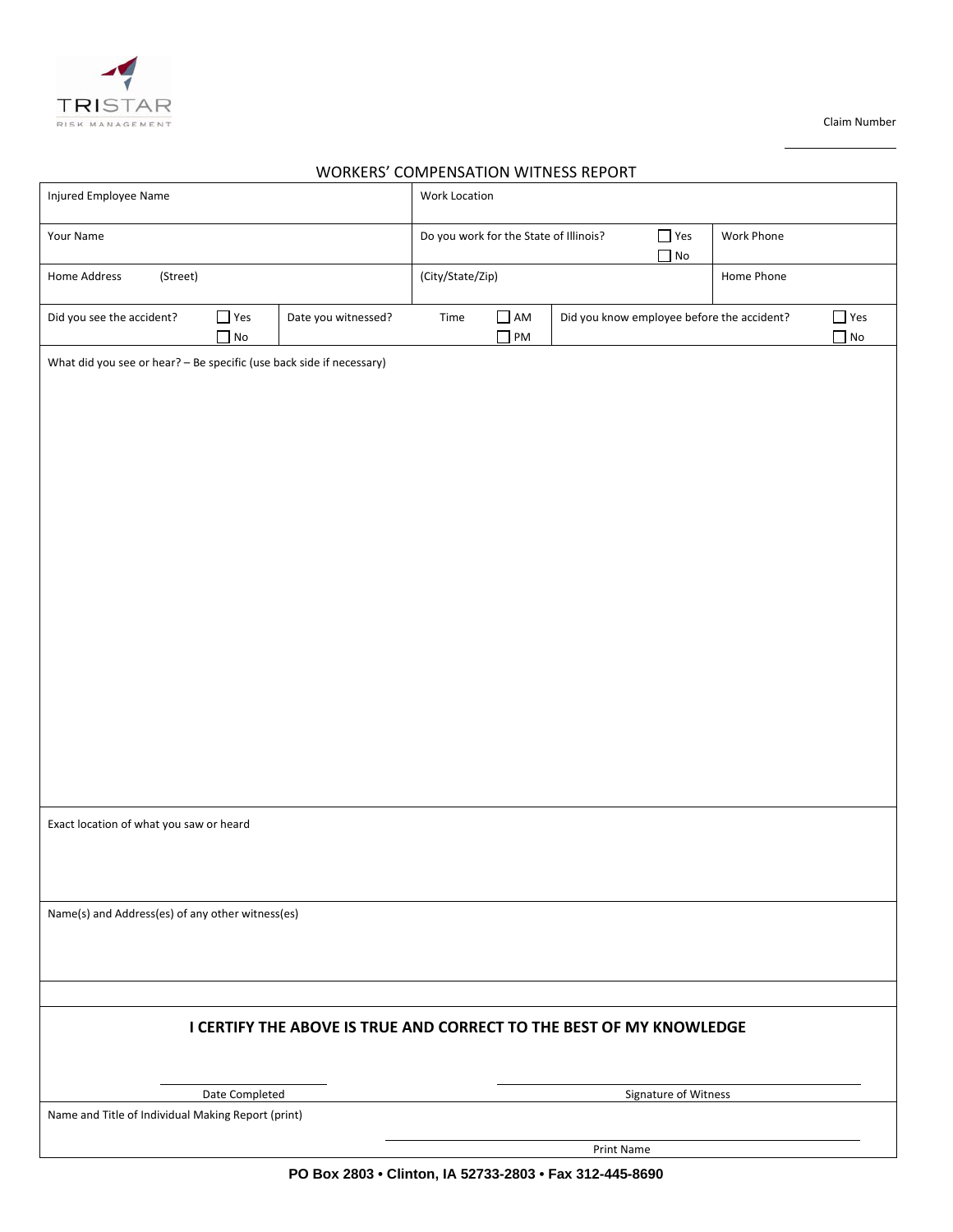

# **AUTHORIZATION TO USE OR DISCLOSE INFORMATION**

| <b>Employer:</b>                  | <b>State of Illinois</b> | <b>Agency/Facility:</b> |  |
|-----------------------------------|--------------------------|-------------------------|--|
| <b>Patient Name:</b>              |                          | <b>Claim Number:</b>    |  |
| <b>Patient Address/Telephone:</b> |                          |                         |  |

Patient Social Security No. Patient Date of Birth:

I, \_\_\_\_\_\_\_\_\_\_\_\_\_\_\_\_\_\_\_\_\_\_, understand that this authorization is voluntary, and that I may refuse to sign this authorization, and that I may revoke this authorization at any time by sending my written revocation to the entity providing the information. I understand that the revocation will not apply to information that has already been released in response to this authorization.

This authorization shall remain in effect until the workers' compensation claim is fully resolved unless a different date is specified here **Manual Equation** (Date).

Medical Information Mental Health / Psychiatric Information

I hereby authorize any physician, psychologist, psychiatrist, dentist, hospital or other medical provider to furnish all records, reports, histories, diagnostic tests and evaluation, physician and nurses' notes and therapy notes to TRISTAR/Employing State Agency and its legal representative, for purposes of processing and administration of the workers' compensation claim identified herein.

I understand that the recipient may not lawfully further use or disclose the information unless another authorization is obtained from me or unless such use or disclosure is specifically required or permitted by law.

Neither treatment, payment, enrollment nor eligibility for benefits will be conditioned on my providing or refusing to provide this authorization. I understand that I may inspect or copy the information to be used or disclosed. I understand that any disclosure of information carries with it the potential for an unauthorized re-disclosure and the information may not be protected by federal confidentiality rules. If an authorization is requested by a person / organization listed above for the use or disclosure of protected health information, the person / organization listed above must provide me with a copy of the signed authorization. I understand I have a right to receive a copy of this authorization.

The Genetic Information Nondiscrimination Act of 2008 (GINA) prohibits employers and other entities covered by GINA Title II from requesting or requiring genetic information of an individual or family member of the individual, except as specifically allowed by this law. To comply with this law, we are asking that you not provide any genetic information when responding to this request for medical information. 'Genetic Information' as defined by GINA, includes an individual's family medical history, the results of an individual's or family member's genetic tests, the fact that an individual or an individual's family member sought or received genetic services, and genetic information of a fetus carried by an individual or an individual's family member or an embryo lawfully held by an individual or family member receiving assistive reproductive services.

A carbon, photo static, or thermo fax copy of this true release shall be as valid as the original.

*Signature of Patient, Parent or Legal Guardian Date*

*If signed by other than patient, indicate relationship Witness to Signature*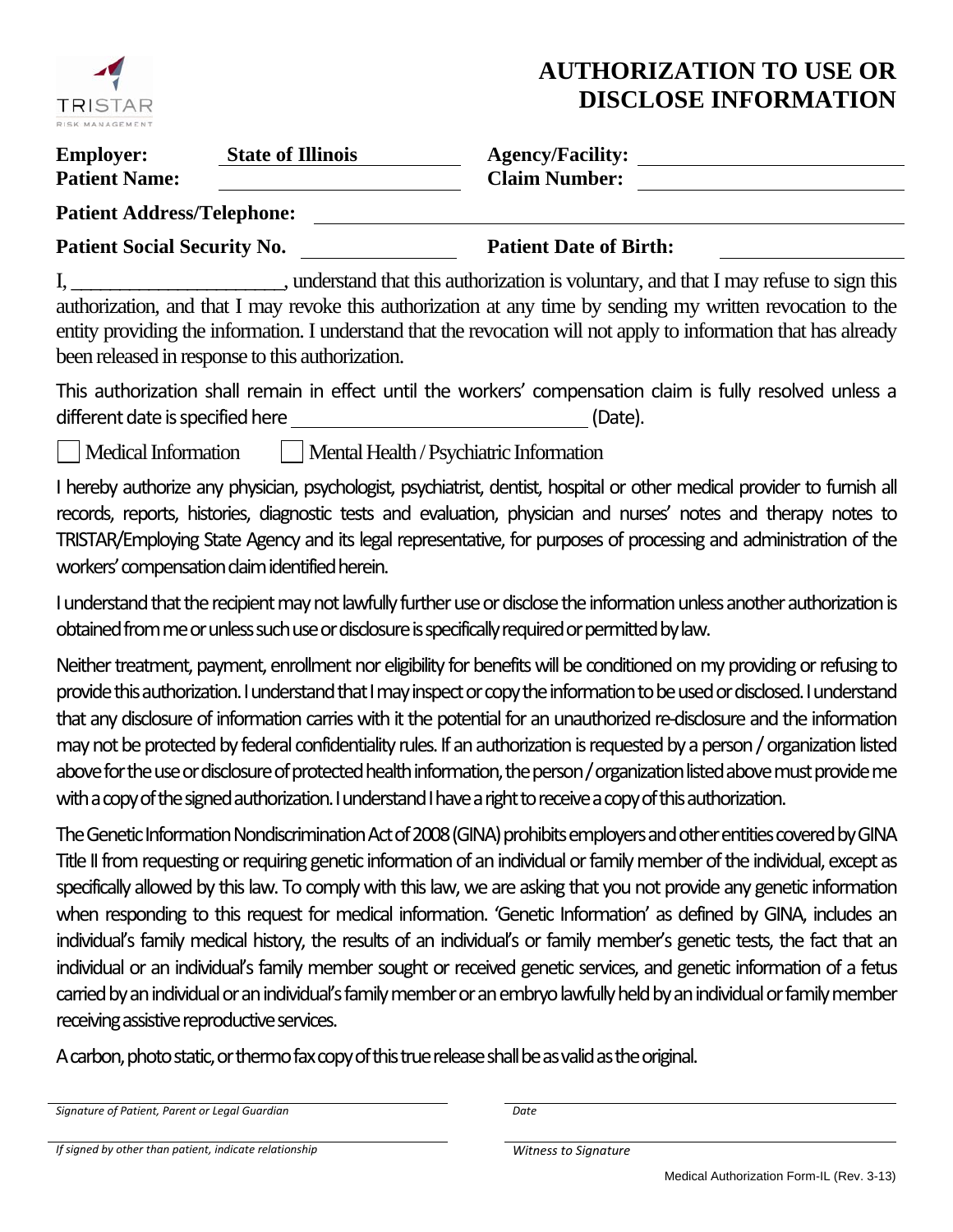



PO Box 2803 Clinton, IA 52733‐2803 **T:** (312) 445‐8700 **F:** (312) 445‐8690 www.**tristar**risk.com

Dear Medical Provider:

The Illinois Worker's Compensation and Occupational Diseases Act provides that the employer is obligated to pay all medical, hospital and surgical charges incurred in connection with an accidental injury and/or disease which arises out of and in the course of employment. This obligation is "limited, however, to that which is reasonably required to cure or relieve from the effects of the accidental injury or disease."

The Act further provides that "Every hospital, physician, surgeon or other person rendering treatment or services in accordance with the provisions of this Section shall upon written request furnish full and complete reports thereof to, and permit their records to be copied by, the employer\*\*\*."

The Act also provides that "in the event the (Illinois Workers' Compensation) Commission shall find that a doctor selected by the employee is rendering improper or inadequate care, the Commission may order the employee to select another doctor certified or qualified in the medical field for which treatment is required. If the employee refuses to make such change the Commission may relieve the employer of his obligation to pay the doctor's charges from the date of refusal to the date of compliance."

In accordance with the above provisions, you are requested to complete the attached medical report form. Your timely furnishing of this report will work to the benefit of the injured employee in that it will enable TRISTAR to make prompt decisions as to the compensability of the injury and the issuance of appropriate disability payments to the employee. Your detailed completion of this report is also necessary for us to process your itemized bill for payment.

Should any clarification of this report or copies of other medical records be required, we will specifically request same. Thank you in advance for your cooperation.